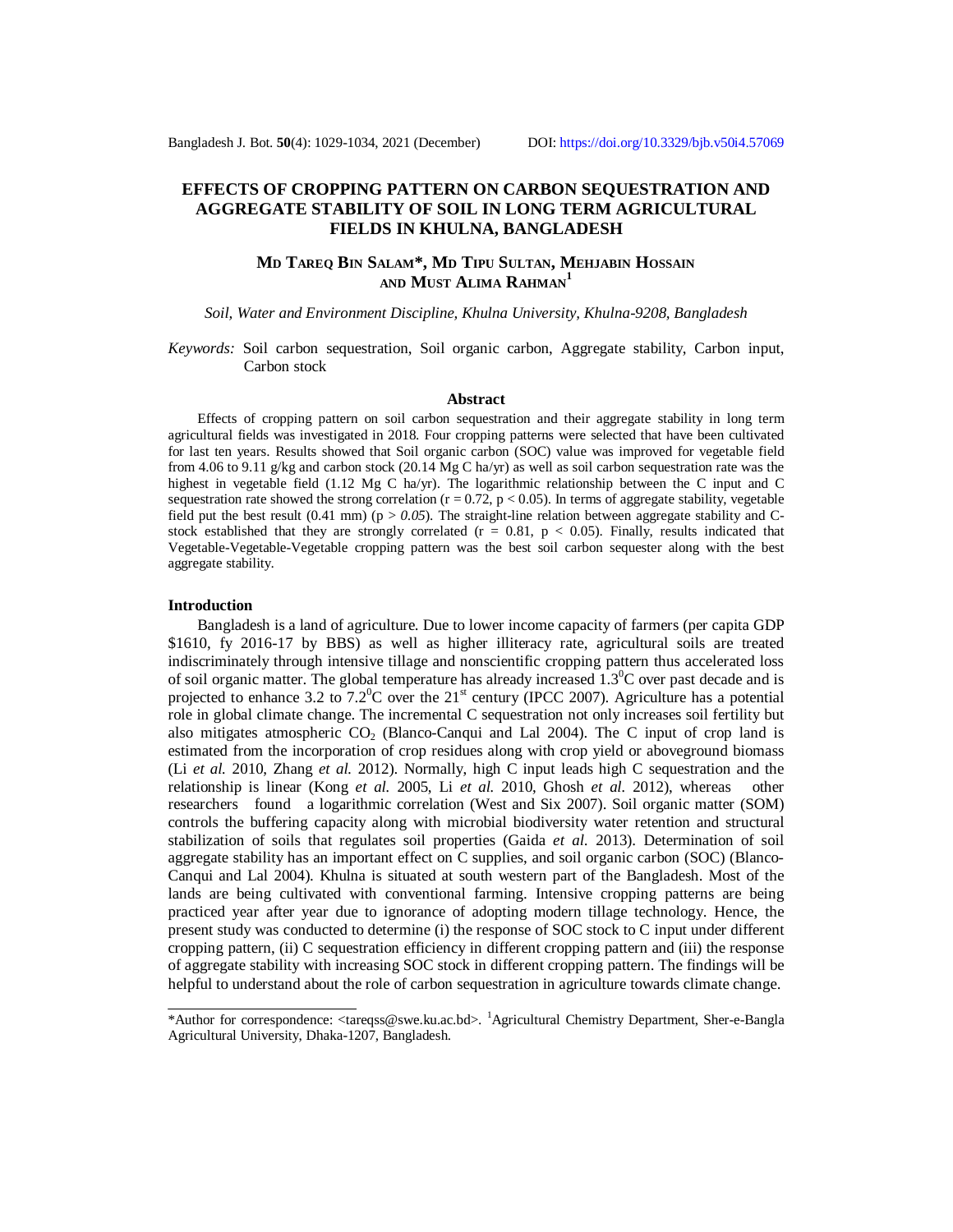#### **Materials and Methods**

A field experiment was conducted in 2018 at four different cropping pattern long term fields in 3 different villages of Dumuria Upazila (sub-district), Khulna, Bangladesh. The Dumuria Upazila is located at  $22^{\overline{0}}39'$  and  $22^{\overline{0}}56'$  north altitude and  $89^{\overline{0}}15'$  and  $89^{\overline{0}}32'$  east longitude, surrounded by Jashore and Satkhira districts (SRDI 2008). Traditionally, rice, wheat and vegetables are the main crops that are being cultivated by the farmers. In this experiment, 4 types of cropping patterns were followed which have a monotonous soil texture (Table 1). The soil samples were taken by shovel from the plough horizon (0–15 cm) from different parts of the respective cropping pattern field at early and end of the each cropping seasons and replicated 3 times. All core samples were randomly taken from individual cropping pattern field to determine the soil bulk density. After preparing soil samples, aggregate stability was measured by wet sieving method as proposed by Le Bissonnais (1996). Soil texture was determined by pipette method. SOC was determined by oxidation with potassium dichromate. Initial SOC data were taken from Fertilizer recommendation guide of Dumuria Upazila (SRDI 2008). So, the duration between the cropping field conditions was 10 years.

**Table 1.Location, cropping patterns, coding and soil textural class in the studied area.**

| Sampling<br>area | Location (GPS)                        | Cropping pattern<br>(Rabi - Kharif 1 - Kharif 2) | Cropping pattern<br>Code | Soil Texture    |
|------------------|---------------------------------------|--------------------------------------------------|--------------------------|-----------------|
| Chechuria        | $89^{\circ}$ 29'E, 22 $^{\circ}$ 47'N | Rice-Fallow-Rice                                 | $R-F-R$                  |                 |
| Chechuria        | 89° 27'E, 22° 46'N                    | Rice-Rice-Vegetable                              | $R-R-V$                  |                 |
| Boruna           | 89° 21'E, 22° 39'N                    | Rice-Wheat-Fallow                                | $R-W-F$                  | Silty clay loam |
| Chingra          | 89° 17'E, 22° 52'N                    | Vegetable-Vegetable-<br>Vegetable                | $V-V-V$                  |                 |

Annual organic C input (Cinput, Mg ha-1yr-1) was estimated from stubble and below ground roots which were incorporated into the topsoil ( $C_{\text{stable}+roots}$ ), and from organic manure ( $C_{\text{manure}}$ ) using the following equation (Yan *et al.* 2013):

| $C_{input} = C_{stable + roots} + C_{mann}$                                                                   | (1) |
|---------------------------------------------------------------------------------------------------------------|-----|
| $C_{\text{stable} + \text{roots}} = \chi \times \text{Yield} \times \text{OC}_{\text{stable} + \text{roots}}$ | (2) |
| $C_{\text{manure}} = \text{Biomass}_{\text{manure}}$ x OC <sub>manure</sub>                                   | (3) |

Where  $\chi$  is the ratio of stubble plus roots to yield. OC<sub>stubble + roots</sub> is the organic C concentration of stubble and roots. OC<sub>manure</sub> is the organic C concentration of manure, which is the dry biomass of organic amendments applied (Mg  $ha^{-1}yr^{-1}$ ).

The C stock (Mgha<sup>-1</sup>) in the plough horizon was calculated by the following equation (Yan *et al.* 2013):

$$
C_{\text{stock}} = \text{SOC} \times \rho \times H \times 10 \tag{4}
$$

Where 
$$
\rho
$$
 is the soil bulk density (gcm<sup>-3</sup>), and H is the depth of the plough horizon which is 0.15 m for sampling soils. The stable and roots after harvest were measured from an area of 0.2 m  $\times$  0.2 m to a depth of 0.3 m with three replications. The roots were collected, oven-dried at 65°C, and weighed.

The C sequestration rate (Mg ha/yr) in the plough horizon during the period of the experiment was calculated using the following equation (Yan *et al*. 2013):

C sequestration rate = (SOC<sub>current</sub> - SOC<sub>initial</sub>) x 
$$
\rho
$$
 x H x  $\frac{10}{T}$  (5)

Where  $SOC<sub>current</sub>$  and  $SOC<sub>initial</sub>$  are the SOC in the current year and the initial year ( $g/kg$ ). The collected data were analyzed by using Microsoft Excell-07 and analysis of variance technique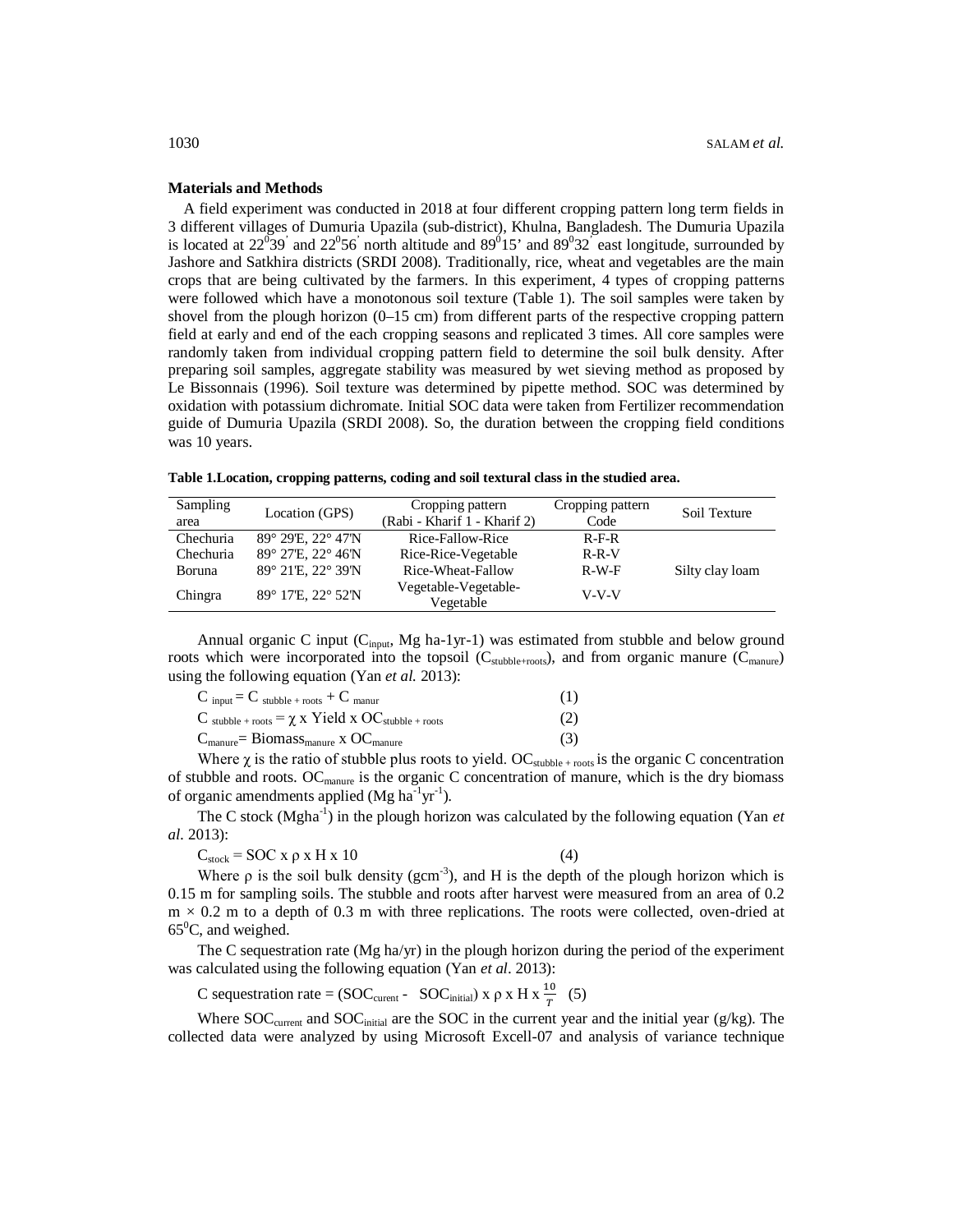(ANOVA) was determined with the help of computer package programmed SPSS-16.0 and the least significant difference (LSD at  $p < 0.05$ ) test was applied to assess the differences among the means.

### **Results and Discussion**

The initial soil organic carbon (SOC) varied from 4.06 to 8.70 g/kg and significantly differed from each other  $(p < 0.05)$  (Fig. 1). SOC was higher in R-W-F cropping pattern and lowest in V-V-V field. The current SOC varied from 3.31 to 9.11 g/kg. Except R-W-F, other cropping patterns revealed significant difference in SOC from each other ( $p < 0.05$ ). The values of SOC, Carbon input, Bulk Density, Carbon stock and Carbon sequestration are presented in Table 2. C-input rate was higher in V-V-V field where as lowest was found in R-F-R field and they were significantly differed with each other except R-W-F ( $p < 0.05$ ). Bulk density was higher in R-W-F and significant with each other ( $p > 0.05$ ). Due to higher C-input, V-V-V cropping pattern also stocked the higher amount of carbon. Except R-F-R, all other soil carbon indicators were significant ( $p <$ 0.05). Fig. 2 displays a logarithmic relationship between the C input rate and the C



Fig. 1.Soil organic carbon (SOC) in different cropping pattern ( $p < 0.05$ ).

**Table 2.SOC, C-input and C-sequestration status in soils of different cropping pattern.**

| Cropping<br>Pattern | Current<br>SOC.   | Initial<br>SOC.   | $C$ -input<br>(Mg C ha/yr) | BD.<br>$(g/cm^3)$ | C-stock<br>(Mg C ha/yr) | C-sequestration<br>(Mg C ha/yr) |
|---------------------|-------------------|-------------------|----------------------------|-------------------|-------------------------|---------------------------------|
|                     | (g/kg)            | (g/kg)            |                            |                   |                         |                                 |
| $R-F-R$             | $3.65^{\rm b}$    | $6.90^{\circ}$    | $.6^{\circ}$               | 1.49 <sup>b</sup> | $8.16^{bc}$             | $-0.73^{\circ}$                 |
| $R-R-V$             | $3.31^{b}$        | $7.54^{b}$        | $5.2^{\rm b}$              | $1.42^{b}$        | 7.03 <sup>c</sup>       | $-0.90^{bc}$                    |
| $R-W-F$             | $3.60^{bc}$       | $8.70^{\circ}$    | $2.3^{bc}$                 | $1.69^{\rm a}$    | $9.11^{b}$              | $-1.29^b$                       |
| $V-V-V$             | 9.11 <sup>a</sup> | 4.06 <sup>d</sup> | 8.3 <sup>a</sup>           | $1.47^b$          | $20.14^a$               | 1.12 <sup>a</sup>               |

sequestration rate in four cropping patterns. The logarithmic relation showed that C sequestration rate increased with increase of C input and they were strongly correlated ( $r = 0.72$ ,  $p < 0.05$ ). At a given amount of C input, the C sequestration rate was much higher in V-V-V field than other cropping pattern. Mean weight diameter varied between 0.41 to 0.31 mm (Fig. 3). V-V-V field showed the best aggregate stability and significant with other cropping fields ( $p < 0.05$ ). R-W-F and R-R-F cropping pattern were insignificant with each other ( $p > 0.05$ ) but significant with other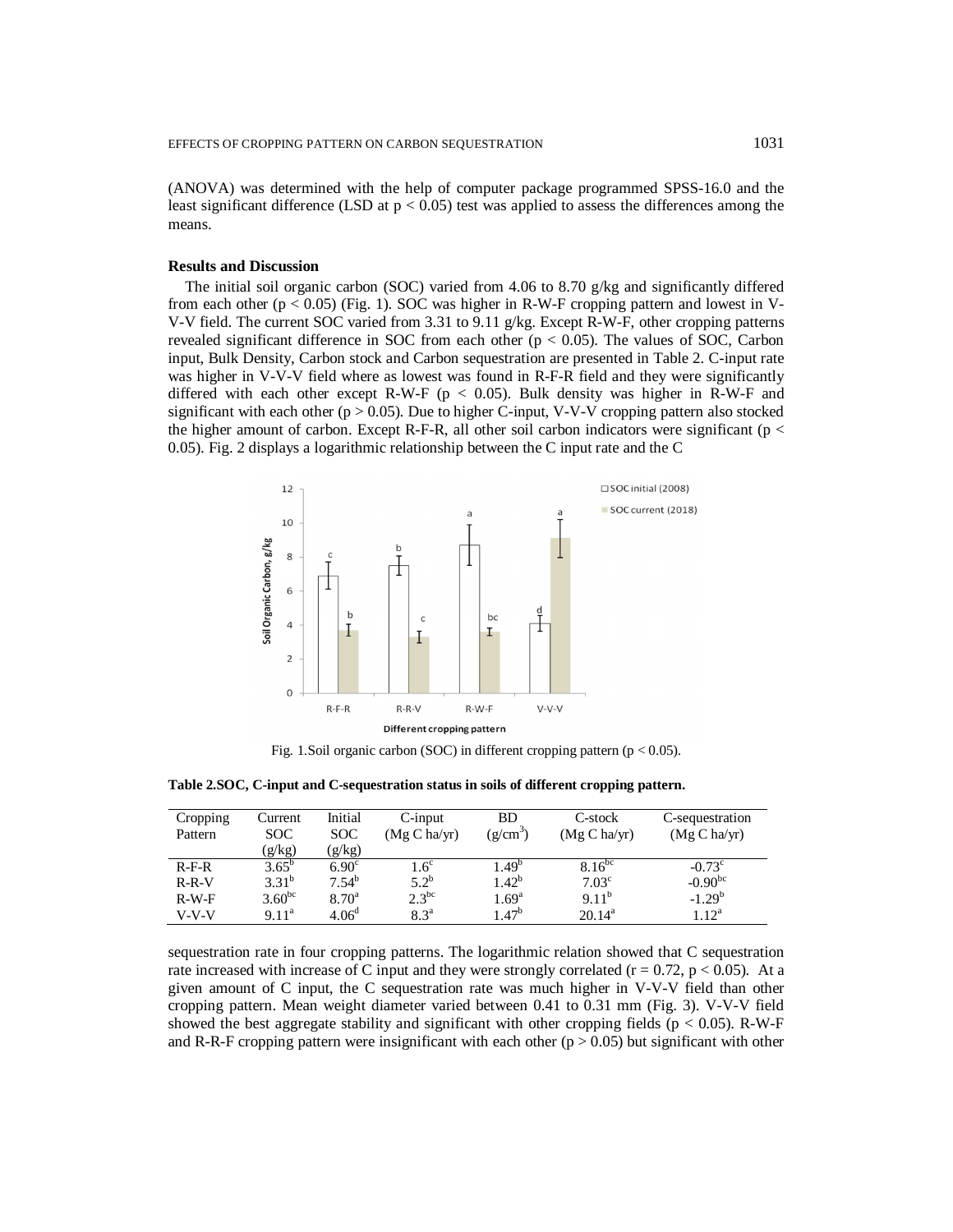cropping pattern ( $p < 0.05$ ). Aggregate stability had a very significant positive correlation with the C-stock of soil ( $r = 0.81$ ,  $p < 0.05$ ) (Fig. 4). Results showed that SOC was lower in all cropping patterns except in vegetable field. This may happen due to intensive cropping as well as no use of organic fertilizer during crop period. In the view of agriculture sustainability, the combined chemical and organic fertilization is a promising practice to obtain a high and stable crop yield irrespective of climate change. The result is in agreement with other studies that application of organic manure increased yield as compared to chemical fertilizer alone (Li *et al.* 2010, Zhang *et al.* 2012). Vegetable field (V-V-V) having only organic manure showed the higher



Fig. 2.Relationship between C-input rate and C-Sequestration rate ( $p < 0.05$ ).



Fig. 3.Aggregate stability status in different cropping pattern ( $p < 0.05$ ).

SOC content, giving better performance under the climate change threat. C-input rate in vegetable field (V-V-V) was almost 5.19 times greater than that of R-F-R cropping pattern. The source of C input in the field was stubble and roots incorporation along with direct application of organic manure. Due to higher rate of C-input in vegetable field (V-V-V); C-stock rate was almost two times greater than that of other cropping system. The logarithmic relationship between C input rate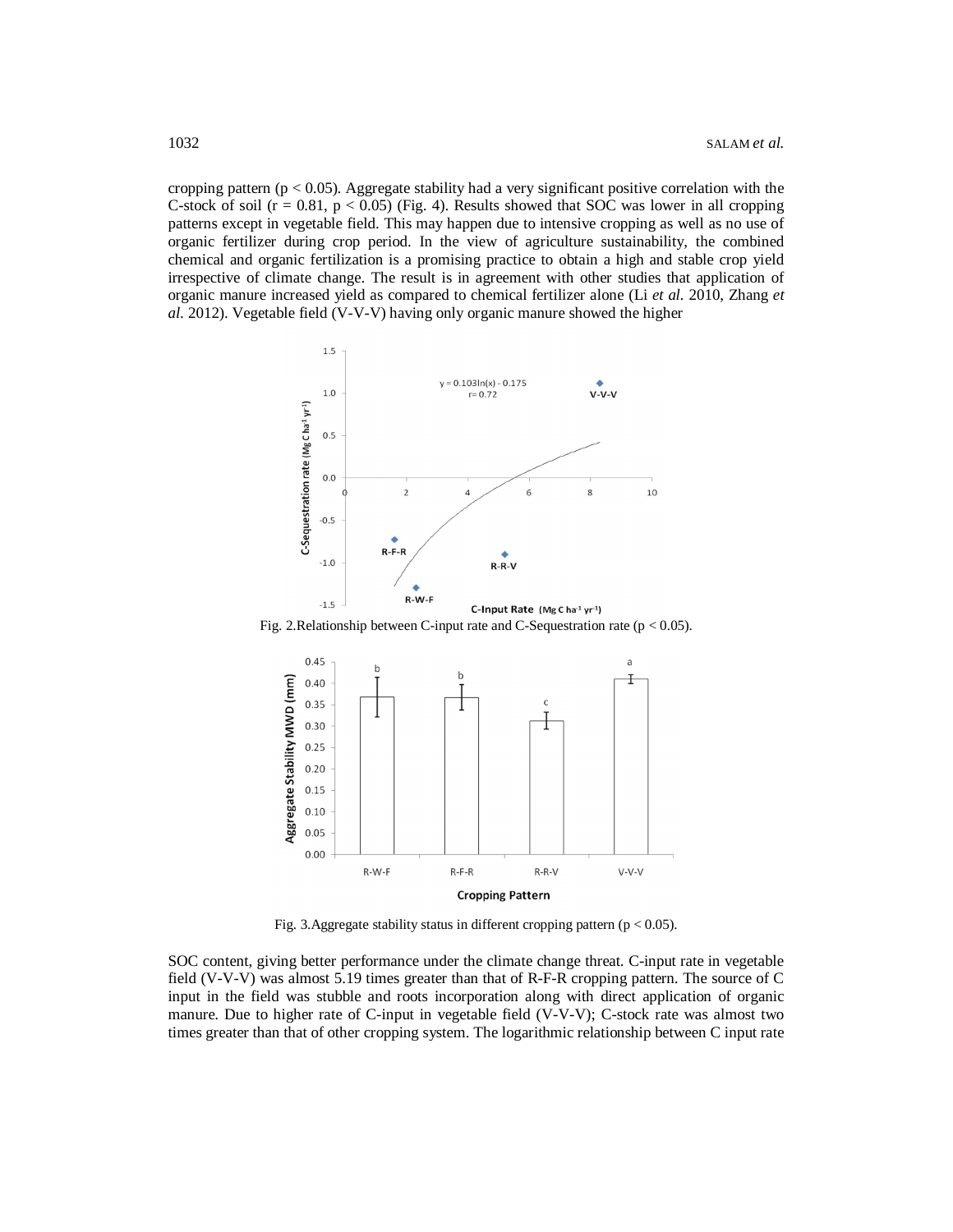and C sequestration rate was negative than the R-F-R, R-R-V, and R-W-R cropping patterns due to loss of SOC over the last 10 years. The vegetable field showed the strong positive relationship  $(r = 0.72, p < 0.05)$  that supports the study of many previous studies (Li *et al.* 2010). In the experiment, vegetable field (V-V-V) showed the best aggregate stability than other cropping patterns (Fig. 3). This may be due to vegetable field which received higher amount of organic fertilizer and organic residues where as other cropping system completely depends on chemical fertilizers. Application of chemical fertilizers did not improve or even decreased aggregate stability (Fig. 3), although it also decreased SOC stock (Fig. 2). Haynes and Naidu (1998) reported an adverse effect of application of chemical fertilizers on soil aggregation. They explained that the monovalent NH<sup>4+</sup> and  $K^+$  favored the dispersion of soil colloids and subsequently reduced infiltration and hydraulic conductivity. R-W-F and R-R-F showed the insignificant difference ( $p >$ 0.05) between them in terms of aggregate stability. This might be due to presence of fallow period for both cropping pattern. R-R-V showed the poorest aggregate stability because of intensive agriculture round the year. Soares *et. al.* (2005) found that intensive agriculture degrades the soil physical properties like aggregate stability, porosity, density, water infiltration rate and so on. The straight-line relation between aggregate stability and C-stock (Fig. 4) showed that they are strongly correlated  $(r = 0.81, p < 0.05)$  that supports the study of Kong *et. al.* (2005).



Fig. 4.Relationship between aggregate stability and C-stock ( $p < 0.05$ ).

In Southwestern Bangladesh, intensive rice cultivation is widely practiced and culturally well accepted. Results showed that intensive long-term cultivation deteriorated soil organic carbon (SOC) and decline C-stock due to poor C-input thus reduced the rate of C-sequestration over the last ten years. Exception was happening in vegetable field (V-V-V) where SOC rate is higher due to addition of C externally thus improving resistance to climate change. Organic fertilization improved the C input and the quantity of SOC. The C sequestration rate was logarithmically related to the C input rate in all cropping pattern. Aggregate stability was higher in vegetable field due to higher organic carbon input and the relation between C-stock and aggregate stability showed that they were strongly correlated. It can be recapitulated that V-V-V cropping pattern (vegetable field) sequesters more SOC with higher efficiency than other cropping pattern. Results indicate that securing agricultural sustainability will require organic fertilization and proper soil management practice.